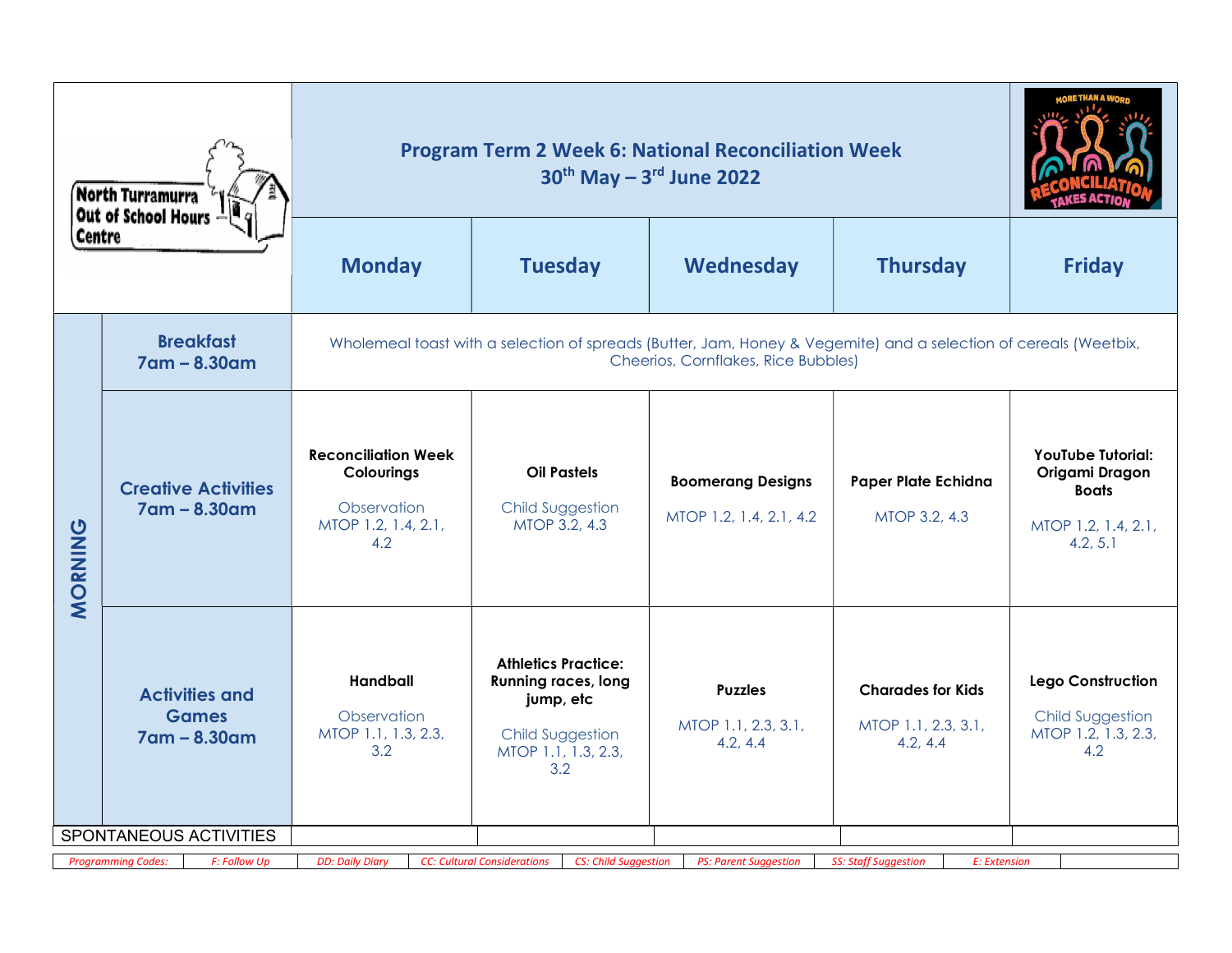| North Turramurra<br>Out of School Hours<br>Centre |                                                  | <b>Program Term 2 Week 6: National Reconciliation Week</b>                    |                                                                                       |                                                                                  |                                                                                           |                                                                                  |  |
|---------------------------------------------------|--------------------------------------------------|-------------------------------------------------------------------------------|---------------------------------------------------------------------------------------|----------------------------------------------------------------------------------|-------------------------------------------------------------------------------------------|----------------------------------------------------------------------------------|--|
|                                                   |                                                  | <b>Monday</b>                                                                 | <b>Tuesday</b>                                                                        | Wednesday                                                                        | <b>Thursday</b>                                                                           | <b>Friday</b>                                                                    |  |
| AFTERNOON                                         | <b>Afternoon Tea</b><br>$3.05$ pm – $3:30$ pm    | <b>Sandwiches + Mixed</b><br><b>Platters</b>                                  | <b>Big Fruit Platters</b>                                                             | <b>Butter Chicken +</b><br><b>Mixed Platters</b>                                 | <b>Meatballs + Mixed</b><br><b>Platters</b>                                               | <b>Garlic Bread+ Mixed</b><br><b>Platters</b>                                    |  |
|                                                   | <b>Group Game</b><br>$3.30pm - 4:00pm$           | <b>Poison Ball</b><br>MTOP 1.1, 1.3, 2.3, 3.2                                 | <b>Survivor</b><br>MTOP 1.1, 1.3, 2.3,<br>3.2                                         | <b>Capture the Flag</b><br><b>Children Meeting</b><br>MTOP 1.1, 1.3, 2.3,<br>3.2 | <b>Jack in the Pack</b><br>(AFL)<br><b>Children Meeting</b><br>MTOP 1.1, 1.3, 2.3,<br>3.2 | <b>Silent Dodgeball</b><br><b>Children Meeting</b><br>MTOP 1.1, 1.3, 2.3,<br>3.2 |  |
|                                                   | <b>Activity</b><br>$3:30$ pm – $5:00$ pm         | <b>Bounce</b><br>Child Suggestion<br>MTOP 1.1, 2.3, 3.2                       | <b>Natural Material</b><br><b>Stalls</b><br>Observation<br>MTOP 1.2, 1.4, 2.1,<br>4.2 | Among Us<br>MTOP 3.1, 3.2                                                        | <b>Noughts &amp; Crosses</b><br>MTOP 1.2, 3.2, 4.1                                        | Volleyball<br>MTOP 1.2, 3.2, 4.1                                                 |  |
|                                                   | <b>Hands On</b><br>$4.00pm - 5:00pm$             | <b>Ochre Face Paint</b><br>Observation<br>MTOP 2.3, 2.4, 4.2,<br>4.4          | <b>Fingerprint Dot</b><br><b>Paintings</b><br>MTOP 1.2, 1.4, 2.1,<br>4.2              | <b>Aboriginal Symbol</b><br><b>Stones</b><br>MTOP 1.2, 1.4, 2.1,<br>4.2          | <b>Handprint Collage</b><br>MTOP 1.2, 1.4, 2.1,<br>4.2                                    | <b>Cooking Club:</b><br>Damper<br>MTOP 1.1, 3.2, 4.2,<br>4.4                     |  |
|                                                   | <b>Late Activity</b><br>$5:45$ pm – 6:30pm       | <b>Dreamtime Story</b><br><b>Reading Corner</b><br>MTOP 1.2, 1.4, 2.1,<br>4.2 | <b>Wall Ball</b><br>MTOP 1.1, 1.3, 2.3, 3.2                                           | <b>NTOOSHC Colouring</b><br><b>Book</b><br>Observation<br>MTOP 1.1, 2.1, 2.3     | <b>Celebrity Heads</b><br>MTOP 1.1, 2.3, 3.1,<br>4.2, 4.4                                 | <b>Loom Band Record</b><br><b>Children Meeting</b><br>MTOP 1.2, 1.4, 2.1,<br>4.2 |  |
|                                                   | SPONTANEOUS ACTIVITIES                           |                                                                               |                                                                                       |                                                                                  |                                                                                           |                                                                                  |  |
|                                                   | <b>F: Follow Up</b><br><b>Programming Codes:</b> | <b>DD: Daily Diary</b>                                                        | <b>CS: Child Suggestion</b><br><b>CC: Cultural Considerations</b>                     | <b>PS: Parent Suggestion</b>                                                     | <b>SS: Staff Suggestion</b><br>E: Extension                                               |                                                                                  |  |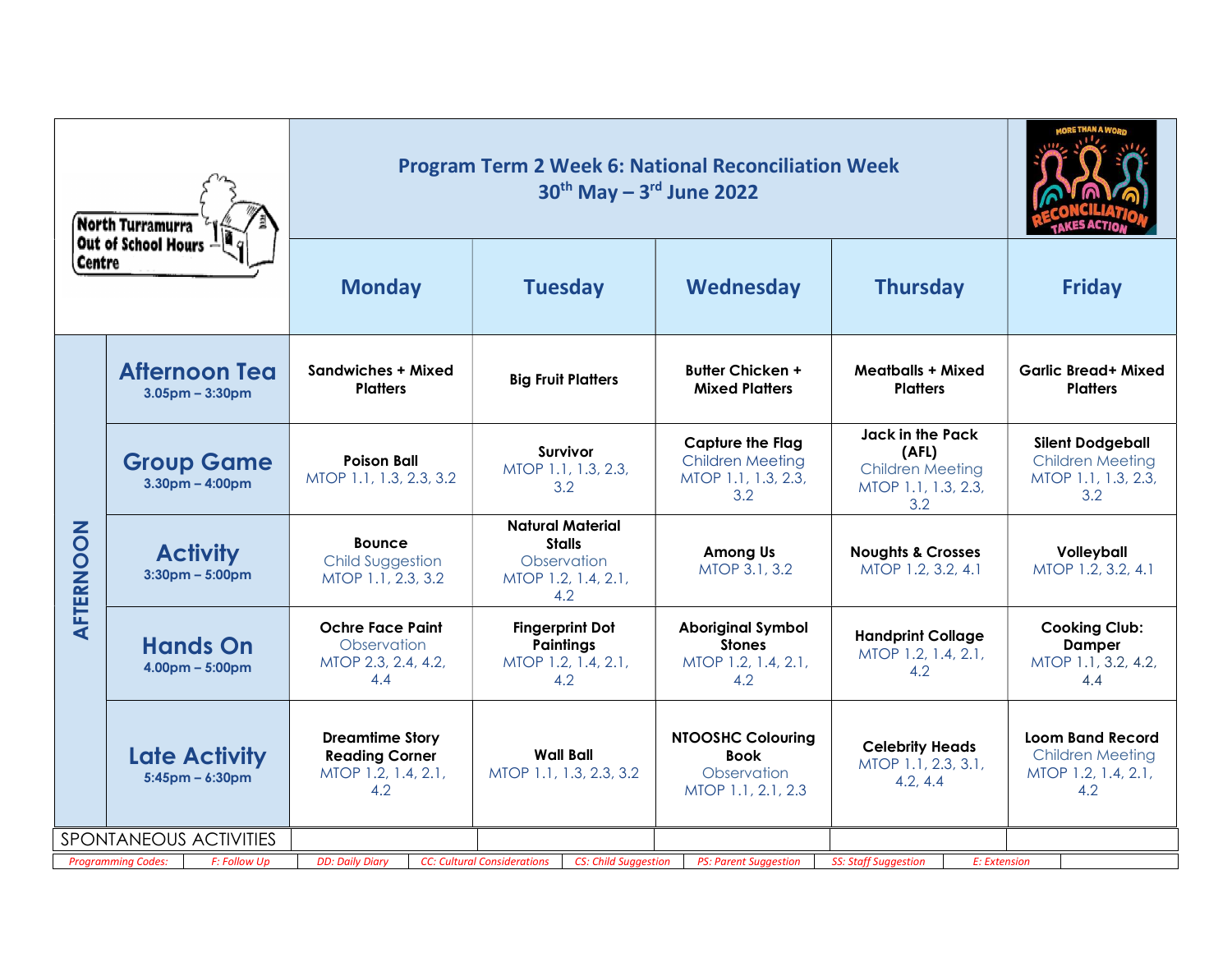## Resources Required:

MONDAY:

PM – Ochre face paint: use the powder from ground up stones to make ochre paint. Use as face paint.

TUESDAY:

PM –

WEDNESDAY:

 $AM -$ 

PM – Symbol Stones: https://simplelivingcreativelearning.com/wp-content/uploads/2016/07/Aboriginal-Symbols-A-1.pdf



THURSDAY:

 $AM -$ 

Paper Plate

Echidna:



PM – Handprint Collage:



Programming Codes: F: Follow Up DD: Daily Diary CC: Cultural Considerations CS: Child Suggestion PS: Parent Suggestion SS: Staff Suggestion E: Extension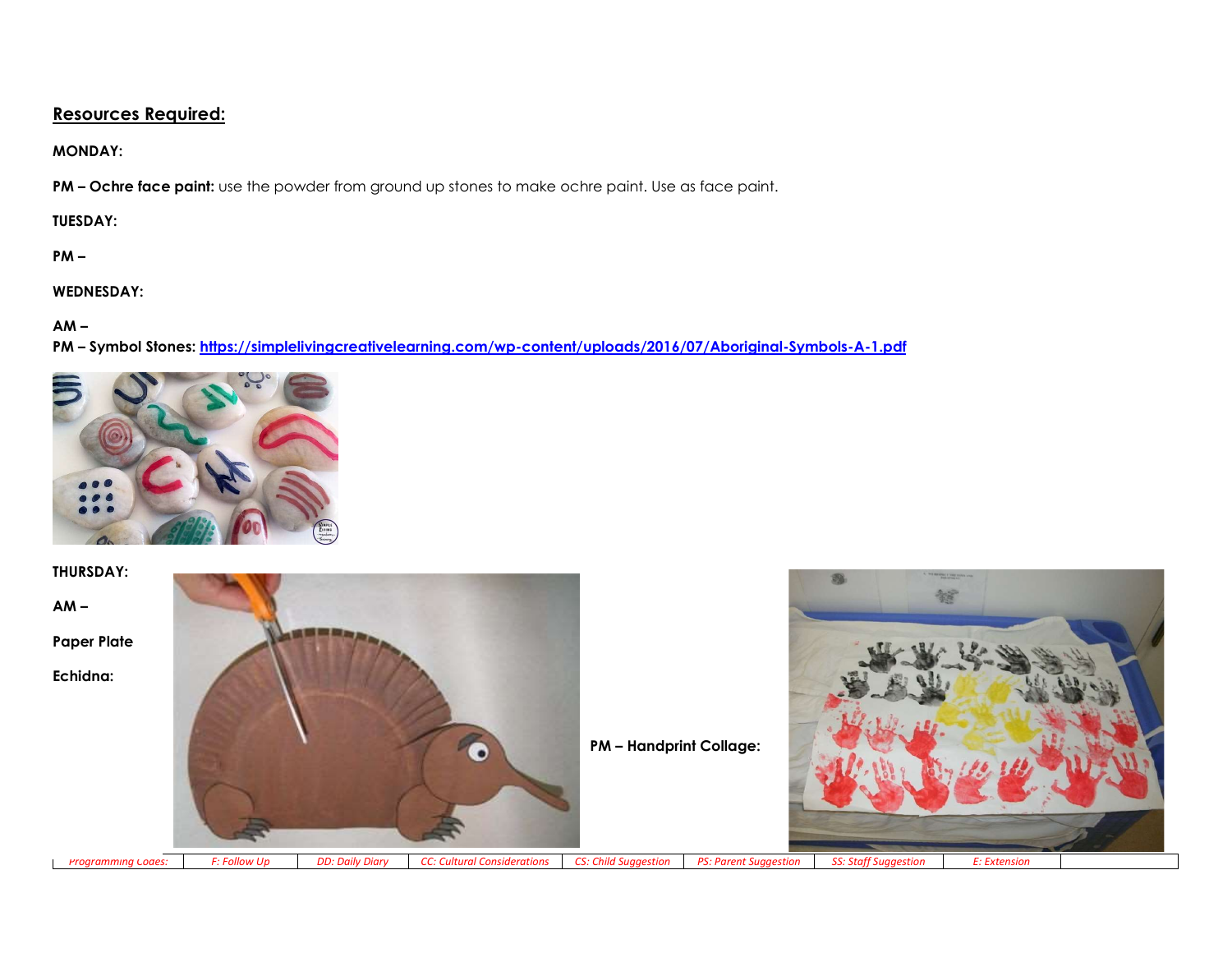## FRIDAY: PM- Damper: 3 cups self-raising flour, pinch of salt, 80g butter (chilled & cubed), 185ml (3/4 cup) water

 $\bullet$ 

Preheat oven to 200°C. Line a baking tray with non-stick baking paper. Combine the flour and salt in a large bowl. Use your fingertips to rub the **butter** into the flour until the mixture resembles fine breadcrumbs.

Add the **water** to the flour mixture and use a round-bladed knife in a cutting motion to mix until the mixture just comes together, adding 1-2 tablespoons extra water if the mixture is a little dry. Use your hands to bring the mixture together.

Turn the dough onto a lightly floured surface and knead gently for 1-2 minutes or until smooth. Shape into an 18cm disc and place on tray. Use a sharp knife that has been dipped in flour to mark 8 wedges on top. Dust the damper with a little extra flour and bake in preheated oven for 30 minutes or until the damper is cooked through and sounds hollow when tapped on the base. Transfer to a wire rack for 5 minutes to cool slightly. Serve warm or at room temperature.

|  | Programming Codes: F: Follow Up DD: Daily Diary CC: Cultural Considerations CS: Child Suggestion PS: Parent Suggestion SS: Staff Suggestion E: Extension |  |  |  |
|--|----------------------------------------------------------------------------------------------------------------------------------------------------------|--|--|--|